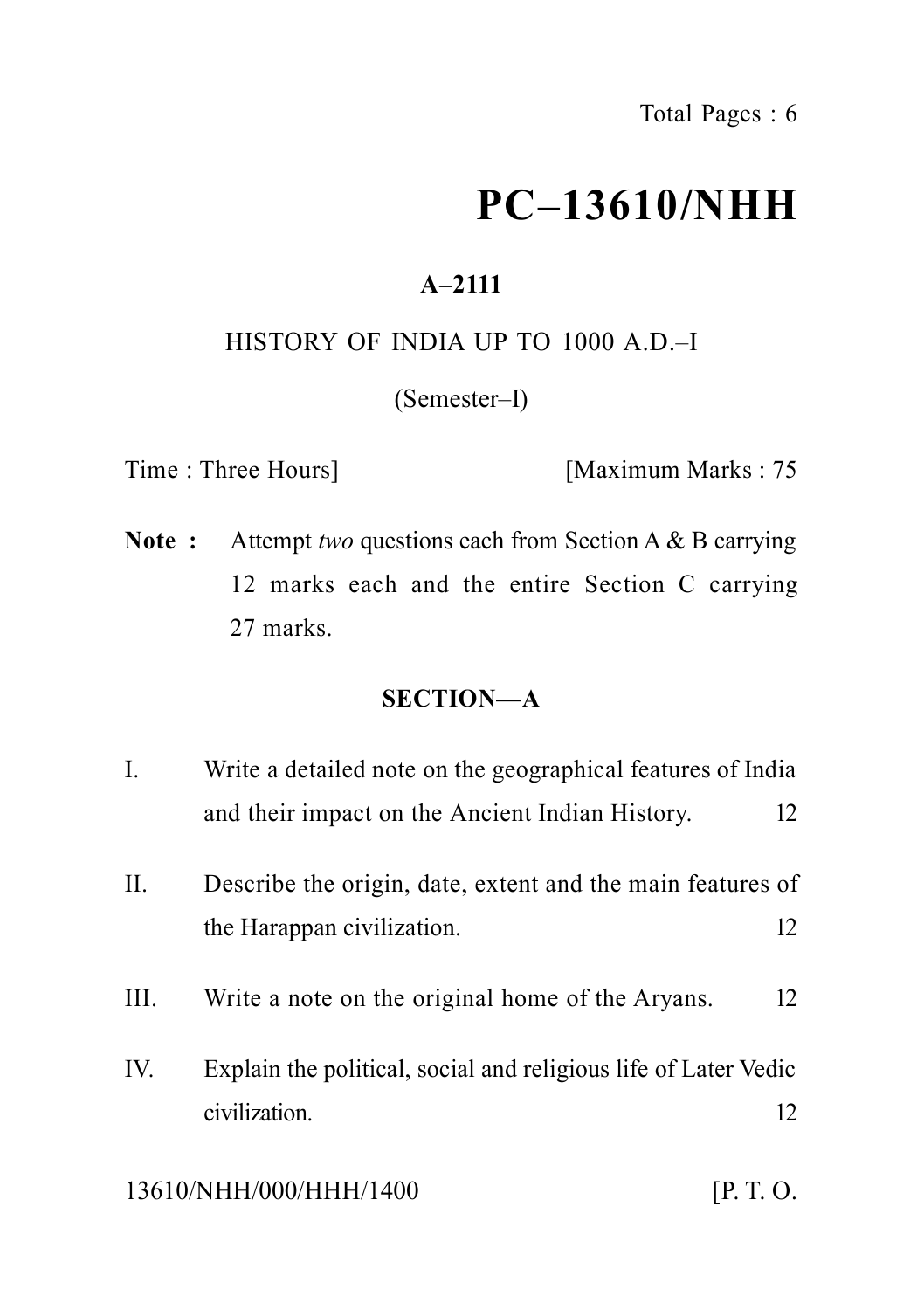#### **SECTION—B**

| V.               | What do you know about the establishment and expansion |    |  |
|------------------|--------------------------------------------------------|----|--|
|                  | of the Empire under Chandragupta Maurya?               | 12 |  |
| VI.              | Elaborate the Gupta empire under Samudragupta.         | 12 |  |
| VII.             | What were the various circumstances and causes for the |    |  |
|                  | establishment of Vardhana Kingdom?                     | 12 |  |
| VIII.            | Write a detailed note on the Rashtrakutas.             | 12 |  |
| <b>SECTION—C</b> |                                                        |    |  |

## **(Compulsory Question)**

- IX. (a) Attempt all the questions. Write short notes on the following :
	- 1. Two causes for the decline of the Harappan Civilization.
	- 2. Social life of the Harappan Civilization.
	- 3. Lord Mahavira.
	- 4. Ashoka's Dhamma.
	- 5. Chandragupta-II.
	- 6. Literature in Vardhana Kingdom.
	- 7. Origin of the Rajputs.
	- 8. The Cholas.  $8 \times 2 = 16$

#### 13610/NHH/000/HHH/1400 2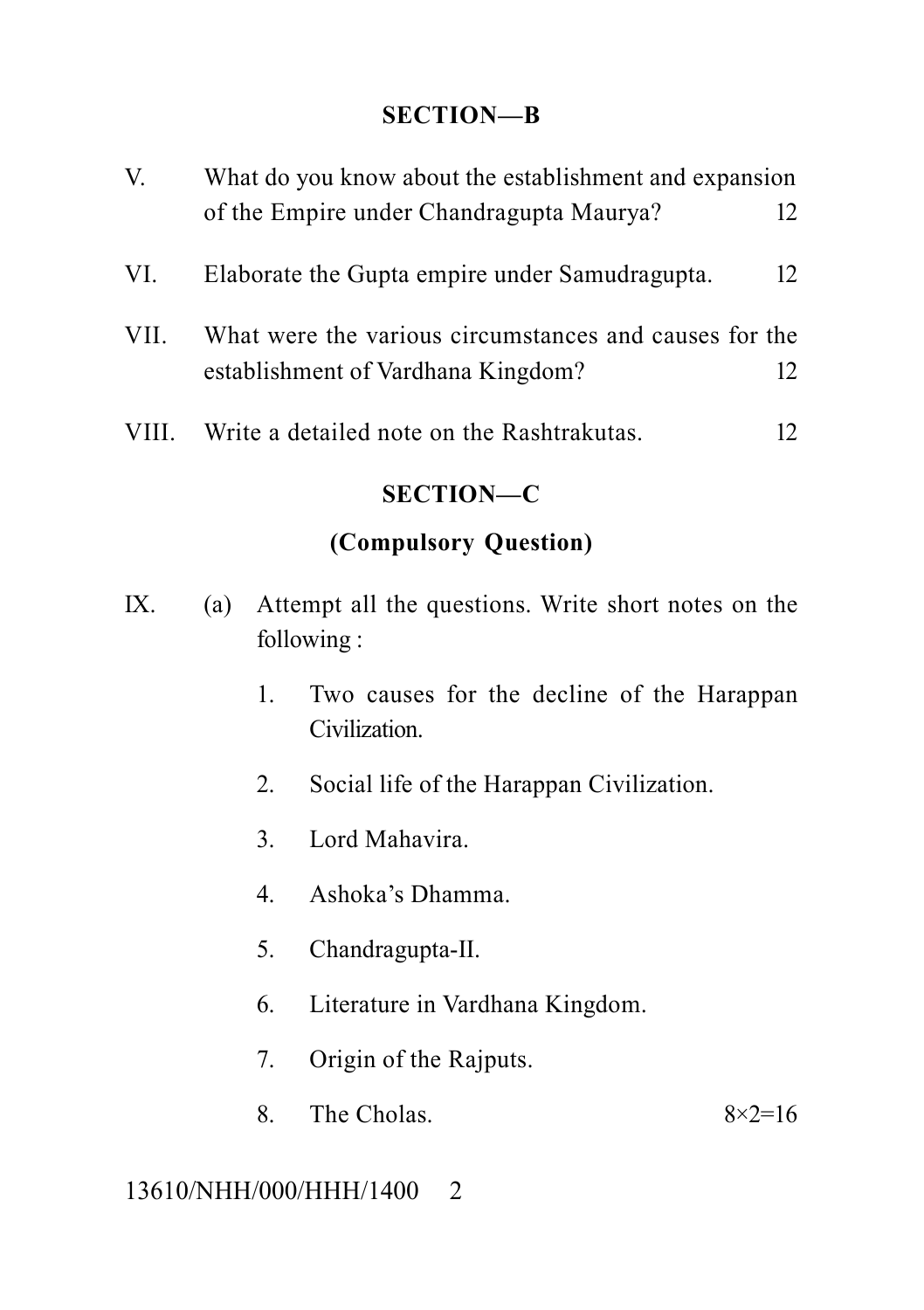(b) Map Question :

Mark the following places on the map of India and give explanatory notes also. Attempt **one** of the following :

1. Important sites connected with Lord Buddha.

## *OR*

2. Important places in the Empire of Harsha.

7+4=11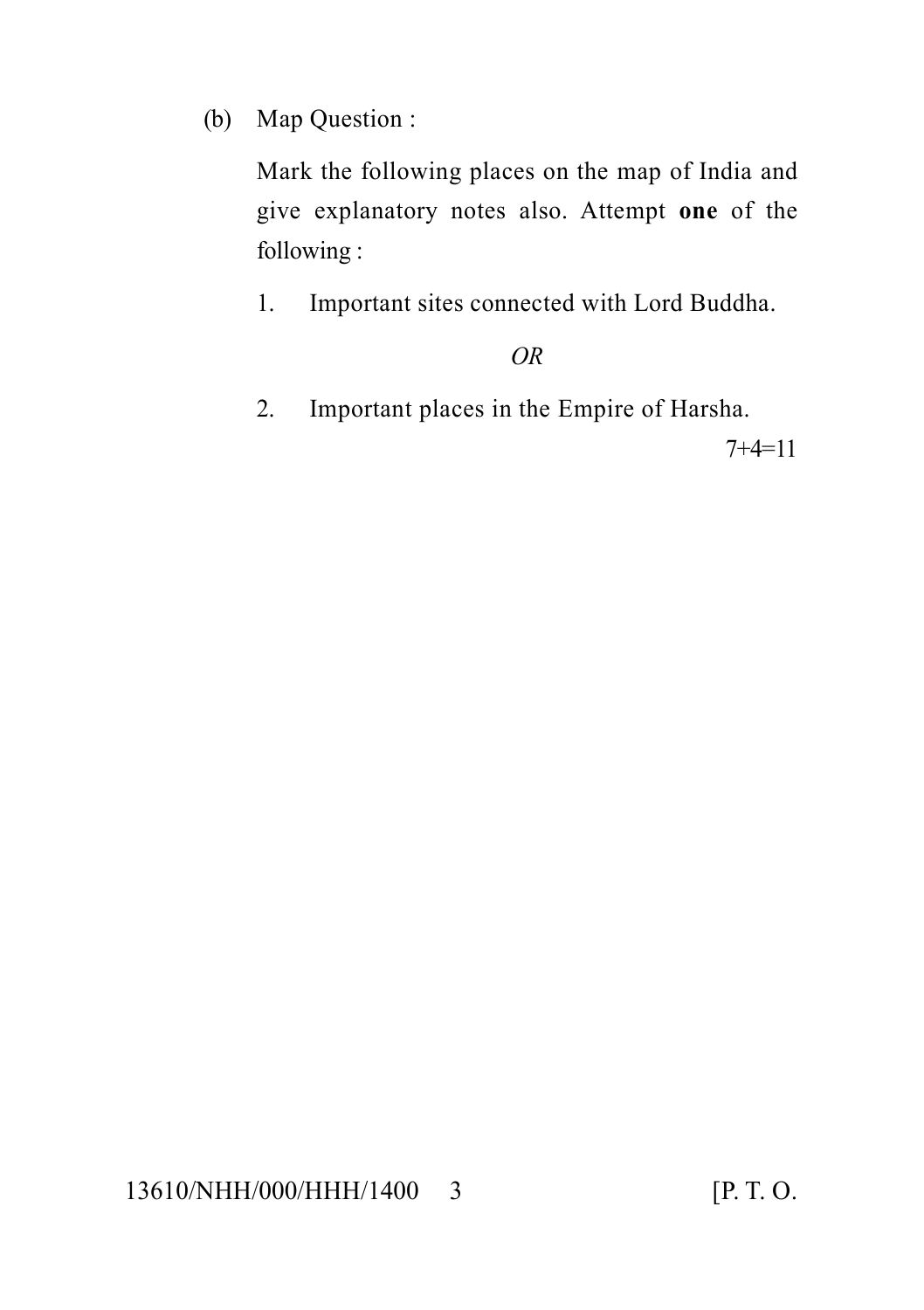#### **PUNJABI VERSION**

PUNJABI VERSION<br>ਨੋਟ : ਭਾਗ A ਅਤੇ B ਵਿਚੋਂ *ਦੋ–ਦੋ* ਪ੍ਰਸ਼ਨ ਕਰੋ। ਹਰੇਕ ਪ੍ਰਸ਼ਨ ਦੇ<br>12 ਅੰਕ ਹਨ। ਭਾਗ C ਸਾਰਾ ਕਰੋ। ਇਸ ਦੇ 27 ਅੰਕ ਹਨ। <mark>ਨੋਟ :</mark> ਭਾਗ A ਅਤੇ B ਵਿਚੋਂ *ਦੋ–ਦੋ* ਪ੍ਰਸ਼ਨ ਕਰੋ। ਹਰੇਕ ਪ੍ਰਸ਼ਨ ਦੇ<br>12 ਅੰਕ ਹਨ। ਭਾਗ C ਸਾਰਾ ਕਰੋ। ਇਸ ਦੇ 27 ਅੰਕ ਹਨ।

#### $\overline{g}$ ग्त $\overline{\phantom{a}}$

- ਭਾਗ—<br>ਭਾਗ—A<br>I. ਭਾਰਤ ਦੀਆਂ ਭੂਗੋਲਿਕ ਵਿਸ਼ੇਸ਼ਤਾਵਾਂ ਅਤੇ ਪ੍ਰਾਚੀਨ ਭਾਰਤੀ ਇਤਿਹਾਸ<br>'ਤੇ ਉਹਨਾਂ ਦੇ ਪ੍ਰਭਾਵ 'ਤੇ ਇਕ ਵਿਸਤਰਿਤ ਨੋਟ ਲਿਖੋ। ।2 **ਭਾਗ—A**<br>ਭਾਰਤ ਦੀਆਂ ਭੂਗੋਲਿਕ ਵਿਸ਼ੇਸ਼ਤਾਵਾਂ ਅਤੇ ਪ੍ਰਾਚੀਨ ਭਾਰਤੀ ਇਤਿਹਾਸ<br>'ਤੇ ਉਹਨਾਂ ਦੇ ਪ੍ਰਭਾਵ 'ਤੇ ਇਕ ਵਿਸਤਰਿਤ ਨੋਟ ਲਿਖੋ। 12<br>ਹੜੱਪਾ ਸਭਿਅਤਾ ਦੀ ਉਤਪਤੀ, ਤਰੀਕ, ਸੀਮਾਂ ਅਤੇ ਪ੍ਰਮੁੱਖ
- I. ਭਾਰਤ ਦੀਆਂ ਭੂਗੋਲਿਕ ਵਿਸ਼ੇਸ਼ਤਾਵਾਂ ਅਤੇ ਪ੍ਰਾਚੀਨ ਭਾਰਤੀ ਇਤਿਹਾਸ<br>'ਤੇ ਉਹਨਾਂ ਦੇ ਪ੍ਰਭਾਵ 'ਤੇ ਇਕ ਵਿਸਤਰਿਤ ਨੋਟ ਲਿਖੋ। 12<br>II. ਹੜੱਪਾ ਸਭਿਅਤਾ ਦੀ ਉਤਪਤੀ, ਤਰੀਕ, ਸੀਮਾਂ ਅਤੇ ਪ੍ਰਮੁੱਖ<br>ਵਿਸ਼ੇਸ਼ਤਾਵਾਂ ਦਾ ਵਰਣਨ ਕਰੋ। ivS ySqwvW dw vrxn kr o[ <sup>12</sup> III. AwrIAnW d y m uFl y Gr 'q y iek n ot ilK o[ <sup>12</sup>
- 
- IV. bwAd dI v Yidk siBAqw d y rwjnIqk, smwijk Aq y ਬਾਅਦ ਦੀ ਵੈਦਿਕ ਸਭਿਅਤਾ ਦੇ ਰਾਜਨੀਤਕ, ਸਮਾਜਿਕ ਅਤੇ<br>ਧਾਰਮਿਕ ਜੀਵਨ ਦੀ ਵਿਆਖਿਆ ਕਰੋ।

#### Bwg**—B**

- ਅਸਾਲ ਦਾ ਦਾ ਦਾ ਦਾ ਸਾਲ<br>ਭਾਗ—в<br>V. ਚੰਦਰ ਗੁਪਤ ਮੋਰੀਆ ਤਹਿਤ ਸਾਮਰਾਜ ਦੀ ਸਥਾਪਨਾ ਅਤੇ<br>ਵਿਸਤਾਰ ਬਾਰੇ ਤੁਸੀਂ ਕੀ ਜਾਣਦੇ ਹੋ? v. ਚੰਦਰ ਗੁਪਤ ਮੋਰੀਆ ਤਹਿਤ ਸਾਮਰਾਜ ਦੀ ਸਥਾਪਨਾ ਅਤੇ<br>12 ਵਿਸਤਾਰ ਬਾਰੇ ਤੁਸੀਂ ਕੀ ਜਾਣਦੇ ਹੋ?<br>VI. ਸਮੰਦਰ ਗਪਤ ਅਧੀਨ ਗਪਤਾ ਸਾਮਰਾਜ ਦੀ ਵਿਆਖਿਆ ਕਰੋ।
- V. ਚੰਦਰ ਗੁਪਤ ਮੋਰੀਆ ਤਹਿਤ ਸਾਮਰਾਜ ਦੀ ਸਥਾਪਨਾ ਅਤੇ<br>ਵਿਸਤਾਰ ਬਾਰੇ ਤੁਸੀਂ ਕੀ ਜਾਣਦੇ ਹੋ?<br>VI. ਸਮੁੰਦਰ ਗੁਪਤ ਅਧੀਨ ਗੁਪਤਾ ਸਾਮਰਾਜ ਦੀ ਵਿਆਖਿਆ ਕਰੋ।<br>12 12

#### 13610/NHH/000/HHH/1400 4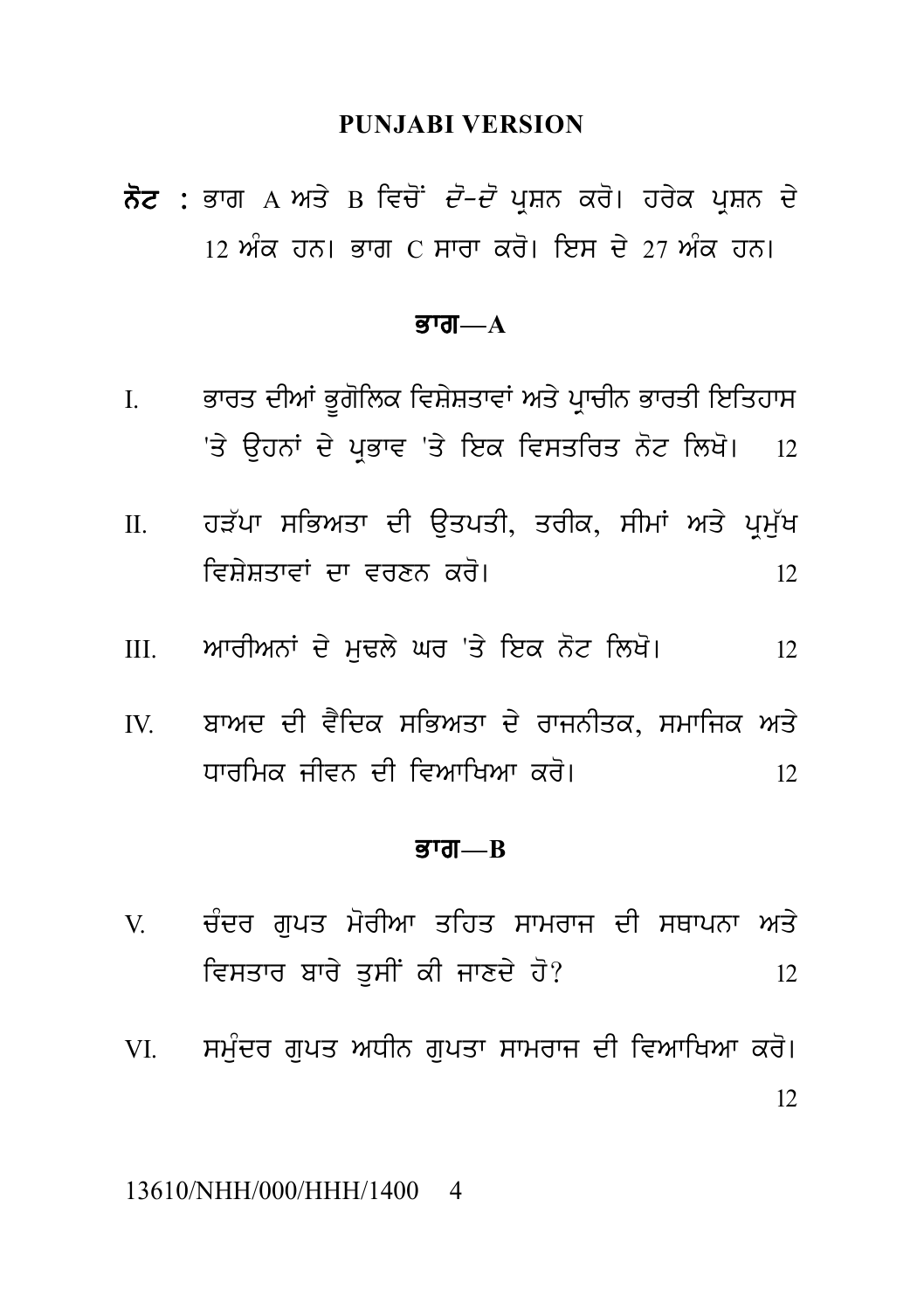- VII. ਵਰਧਨ ਸਾਮਰਾਜ ਦੀ ਸਥਾਪਨਾ ਲਈ ਵੱਖ-ਵੱਖ ਸਥਿਤੀਆਂ ਅਤੇ ਕਾਰਨ ਕਿਹੜੇ ਸਨ?  $12$
- VIII. ਰਾਸ਼ਟਰਕੂਟਾਂ 'ਤੇ ਇਕ ਵਿਸਤਰਿਤ ਨੋਟ ਲਿਖੋ। 12

#### ਭਾਗ $-C$

## (ਲਾਜ਼ਮੀ ਪ੍ਰਸ਼ਨ)

- IX. (a) ਸਾਰੇ ਪ੍ਰਸ਼ਨ ਕਰੋ। ਹੇਠ ਲਿਖਿਆਂ 'ਤੇ ਸੰਖੇਪ ਨੋਟ ਲਿਖੋ :
	- । ਹਤੱਪਾ ਸਭਿਅਤਾ ਦੇ ਪਤਨ ਦੇ ਦੋ ਕਾਰਨ।
	- ? ਹਤੱਪਾ ਸਭਿਅਤਾ ਦਾ ਸਮਾਜਿਕ ਜੀਵਨ।
	- 3 ਭਗਵਾਨ ਮਹਾਂਵੀਰ।
	- 4. ਅਸ਼ੋਕ ਦਾ ਧੰਮ।
	- 5. ਚੰਦਰਗਪਤ–II.
	- 6 ਵਰਧਨ ਸਾਮਰਾਜ ਵਿਚ ਸਾਹਿਤ।
	- 7. ਰਾਜਪੂਤਾਂ ਦੀ ਉਤਪਤੀ।
	- 8 ਚੋਲ।  $8 \times 2 = 16$

13610/NHH/000/HHH/1400 5  $[P. T. O.$